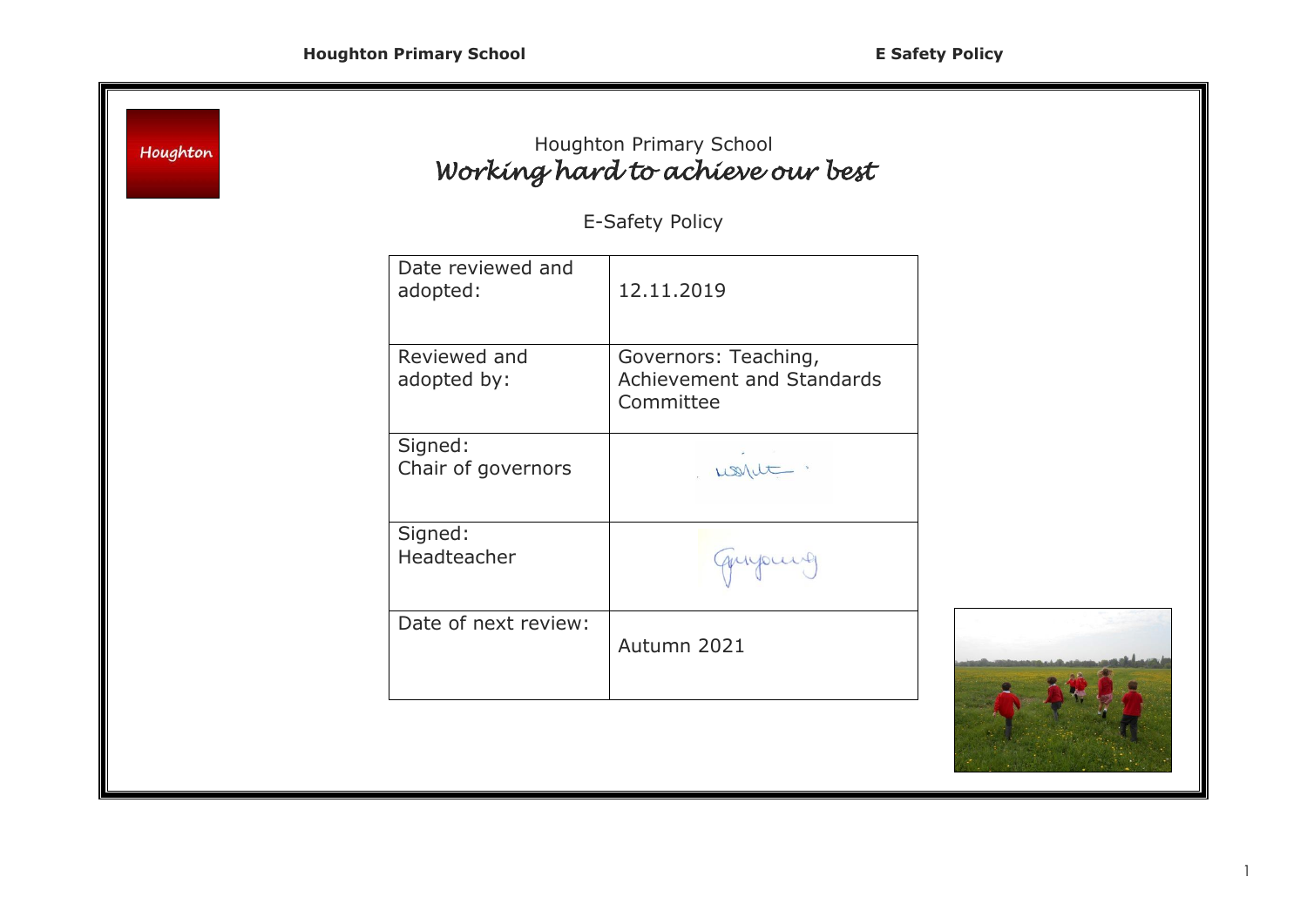#### **Contents**

- The background to this policy
- Rationale
- The e-safety curriculum
- Continued Professional Development
- Monitoring, and preventing e-safety incidents
- Responding to e-safety incidents
- Appendices (including AUPs)

# **Background to this policy:**

The purpose of this policy is to describe the safeguarding measures in place for adults and children in school in relation to e-safety, including:

- The policies and practice embedded in our school and followed by the who school community
- The infrastructure and how it is set up to keep pupils safe online, including monitoring, and preventing and responding to e-safety incidents
- A progressive, age appropriate e-safety curriculum for all pupils

E-safety in schools is primarily a safeguarding and not a computing / technology one. Therefore this policy should be viewed alongside other Safeguarding policies and approaches including, but not limited to:

- [Professional boundaries in relation to your personal internet use and](http://www.cambridgeshire.gov.uk/lscb/)  [social networking online](http://www.cambridgeshire.gov.uk/lscb/) – advice to staff (LSCB)
- Safeguarding and Child Protection
- Personal Social and Health Education (PSHE)
- Safer Working Practices
- Data Protection Policy
- Anti-Bullying Policy
- School Complaints Procedure
- [Cambridgeshire Progression in Computing Capability Materials](http://www.ccc-computing.org.uk/)
- Whistle Blowing Policy

This policy must be read alongside the staff and pupil Acceptable Use Policies attached as appendices. These AUPs outline the expectations and sanctions which apply to staff and pupil use of technology.

The development of our safety policy involved:

• The Headteacher

- The Designated Person for Child Protection
- The Computing Subject Leader
- The governor responsible for Safeguarding

All staff must be familiar with this policy and all staff and pupils must sign the relevant Acceptable Use Policy before being allowed to access school's systems (see appendices). As E-safety is an important part of strategic leadership within the school, all staff have a shared responsibility to ensure that the policy and practices are embedded. This will be monitored by the Headteacher, the Designated Person for Child Protection and governors.

## **Rationale:**

At Houghton Primary School we believe that the use of technology in schools brings great benefits. To live, learn and work successfully in an increasingly complex and information-rich society, our children must be able to use technology effectively.

The use of these exciting and innovative technology tools in school and at home has been shown to support learning and promote pupil achievement. Yet at the same time, we recognise that the use of these new technologies can put young people at risk within and outside the school.

The risks they may face can broadly be categorised into the '3 C's' **Contact**, **Content** and **Conduct** (Livingston and Haddon) and may include;

- Access to harmful, illegal or otherwise unsuitable content including gaming, gambling sites, sexually explicit material and websites with extremist ideologies and images
- Unauthorised access to / loss of / sharing of personal information
- The risk of being subject to grooming by those with whom they make contact on the internet including the sharing of self-generated indecent images.
- Inappropriate communication / contact with others including adults posing as children or young adults
- The sharing / distribution of personal images without an individual's consent or knowledge
- Cyber-bullying
- An inability to evaluate the quality, accuracy and relevance of information on the internet (fake news)
- Being subject to commercial advertising
- Plagiarism and copyright infringement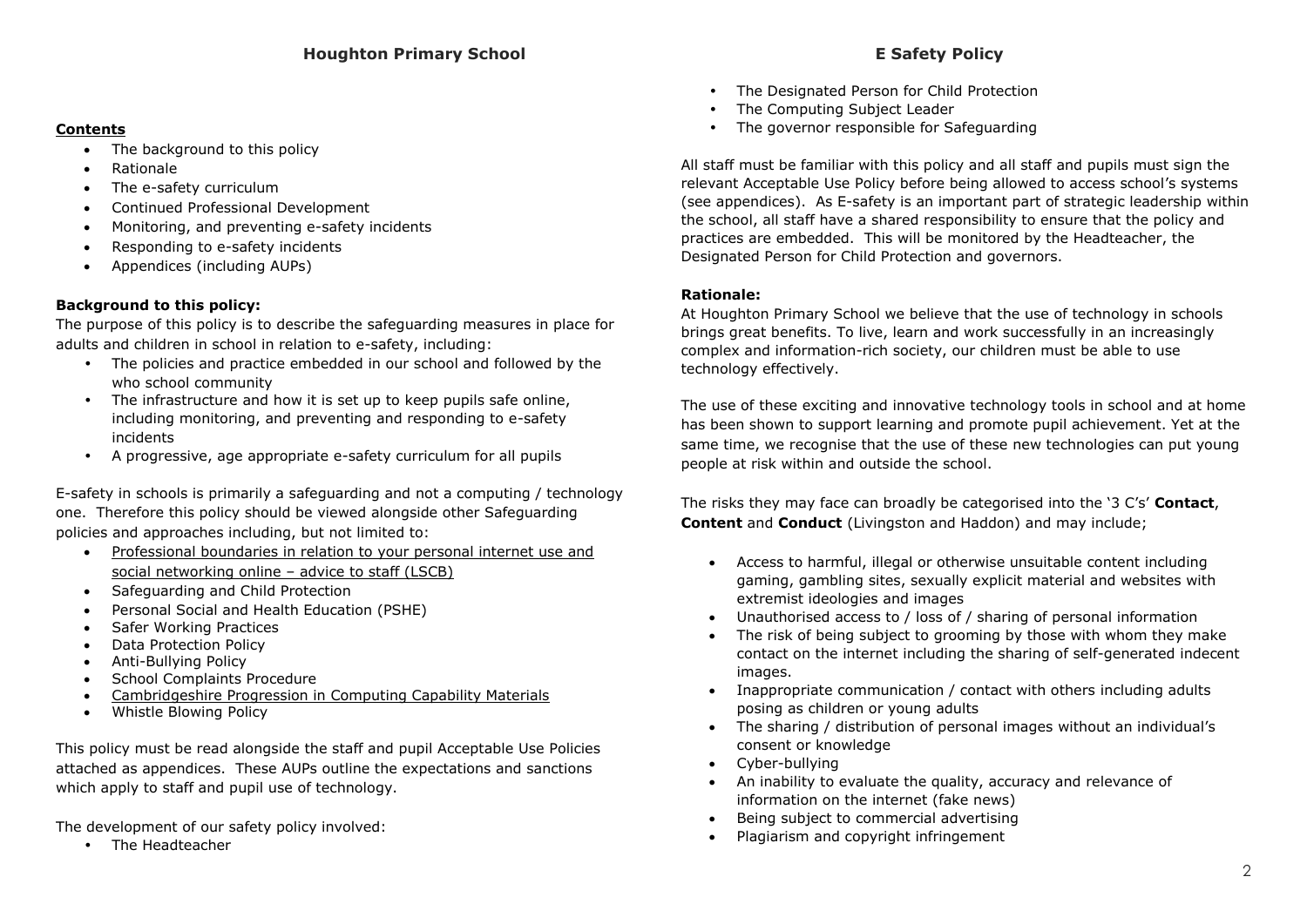- Illegal downloading or streaming of music or video files
- The potential for excessive use which may impact on the social and emotional development and learning of the young person.

While children and young people need support to keep them safe online, the risks associated with the use of technology are not restricted to just them. E-Safety issues can also affect adults who work or are associated with the school and this will be referenced in more detail later in this policy.

Technologies regularly used by pupils and staff include: Staff:

- Staff laptops and also desktops in the office including staff level internet access, server access and access to MIS systems.
- Some staff have access to MIS systems from home via a secure logon and keyfob. Staff laptops can also be used at home in accordance with the staff AUP.
- Curriculum iPads for preparing and delivering pupil activities
- Class cameras and other peripherals such as visualisers and Interactive Whiteboards

### Pupils:

- Curriculum laptops, netbooks and iPads including filtered access to the Internet and pupil level access to areas of the school network
- Cameras and peripherals including programming resources (Beebots, control equipment, class cameras etc.)

Where the school changes the use of existing technology or introduces new technologies which may pose risks to pupils' safety, a risk assessment will be completed to show how the risk is being mitigated and reduced to an acceptable level.

## **The e-safety curriculum:**

When using online technologies, it is essential that children understand how to behave in a safe and responsible manner and also how to react when faced with inappropriate content or situations which make them feel uncomfortable. The need for a progressive, age appropriate e-safety curriculum is clearly documented in the National Curriculum for Computing which states that:

• **At KS1:** use technology safely and respectfully, keeping personal information private; identify where to go for help and support when they have concerns about content or contact on the internet or other online technologies.

• **At KS2:** use technology safely, respectfully and responsibly; recognise acceptable/unacceptable behaviour; identify a range of ways to report concerns about content and contact.

At Houghton Primary School we believe that a comprehensive programme of online safety education is vital for developing our pupils' ability to use technologies safely. We believe that just as children learn how to swim by going to a swimming pool so they will learn safe life-long online behaviours by accessing and using a range of online services including the World Wide Web. This is achieved using a combination of:

- Discrete and embedded activities drawn from a selection of appropriate materials including those produced by CEOP and linked to demonstrating safe practice in our online learning platform Purple Mash.
- Our programme for e-safety education is evidenced in teachers' planning either as discrete or embedded activities.
- Key e-safety messages are delivered and reinforced through cross curricular opportunities such as emailing, researching, blogging and communicating in appropriate online environments such as Purple Mash.

## **Continued Professional Development:**

- Staff at Houghton Primary School receive up-to-date information and training on e-Safety issues in the form of staff meetings and updates from Computing Subject Leader, as well as training from external providers where appropriate.
- New staff receive information on the school's acceptable use policy as part of their induction, including advice on Protecting their Professional Reputation Online.
- All staff have been made aware of individual responsibilities relating to the safeguarding of children within the context of online Safety and know what to do in the event of misuse of technology by any member of the school community.

## **School website:**

Schools are required to publish certain information online. At Houghton Primary School we provide this information on our school website [www.houghton.cambs.sch.uk](http://www.houghton.cambs.sch.uk/)

The main purpose of our school website is to provide information. Our school website will not only tell the world that our school exists, but it will provide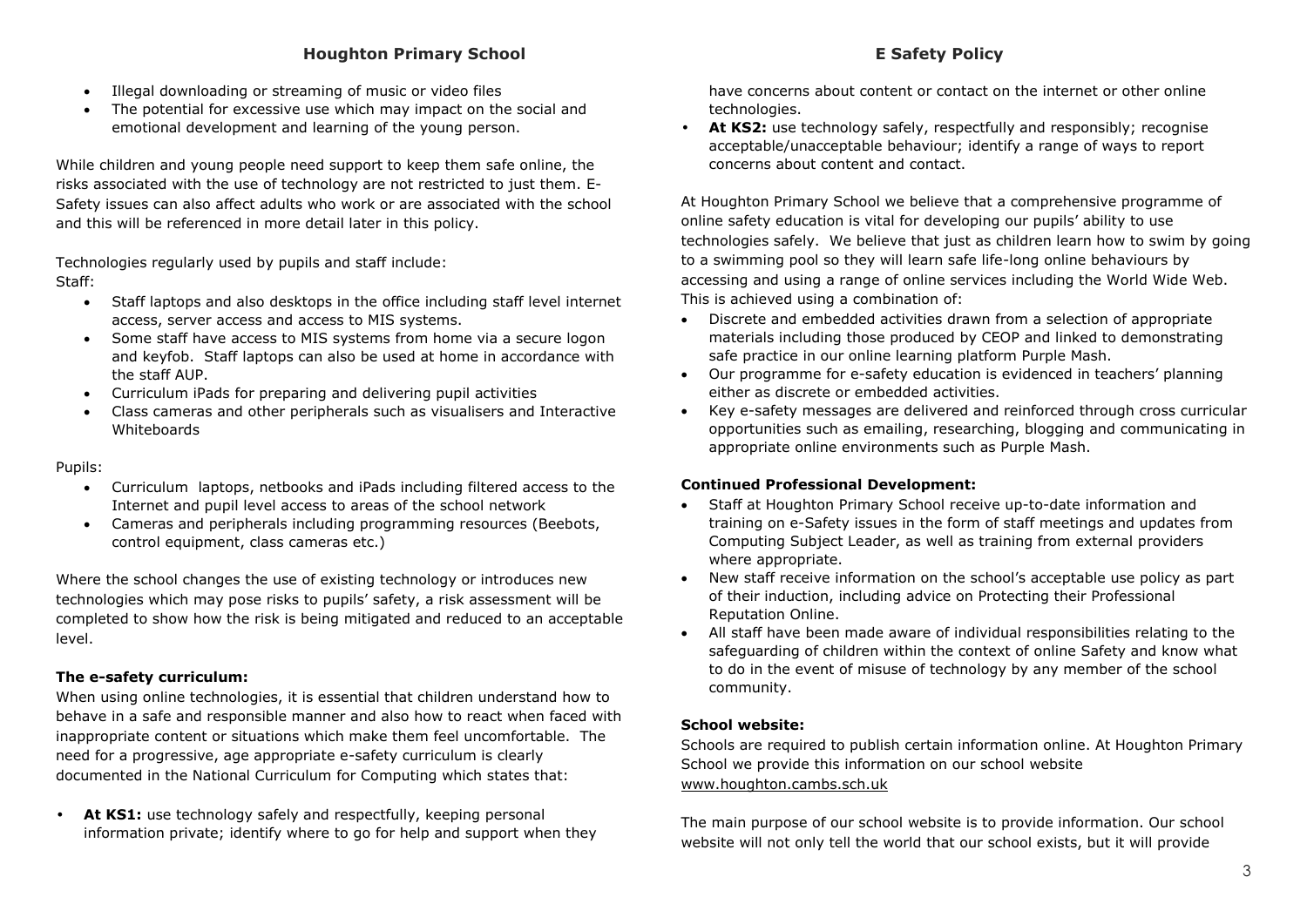## **Houghton Primary School E Safety Policy**

information our pupils and parents, promote the school to prospective ones and publish the statutory information required by the Department for Education. In conjunction with a range of online services, our school website can be used to showcase examples of pupils' work - in words, pictures, sound or movie clips and can share resources for teaching and learning both within the school and with colleagues elsewhere.

Under safeguarding responsibilities, it is the duty of a school to ensure that every child in their care is safe, and the same principles should apply to the virtual presence of a school as it would apply to its physical surroundings. The head teachers and the Governing Body therefore take on the responsibility to ensure that no individual child can be identified or contacted either via, or as a result of information displayed on the school website.

The school has established clear policies to ensure that its website is maintained, is effective, and does not compromise the safety of the pupils or staff.

#### **Monitoring, and averting e-safety incidents:**

The school keeps children safe when using online technologies through a combination of online safety education, filtering and monitoring children's online activity and reporting incidents, including following Child protection procedures where appropriate.

The school's technology infrastructure is designed to minimise the risks associated with adult and pupil use of technology. This is provided and maintained by both the East of England Broadband Network (E2BN) and the Local Authority's Education ICT Service. Safeguards built into the school's infrastructure include:

- Secure, private CPSN provided internet connection to each school with a direct link to the National Education Network.
- Managed firewalling.
- Base line and enhanced filtering provided by the LA provided approved filtering system.
- CPSN provided Sophos antivirus package.
- Council funded email system for all school staff with direct internal routes to the council for trusted email communications.
- Restrictions on download of software, apps and file types from known compromised sites

 Wireless networks installed by the ICT Service are encrypted to industry best practice standards and the wireless key should be kept securely b the school office.

Staff also monitor pupils' use of technology and, specifically, their activity online.

- Pupils' use of online services (including the World Wide Web) are supervised in school at all times.
- Staff respond to reports of any concerns relating to e-safety from pupils or parents.
- Staff are also able to monitor pupil's activity in the Purple Mash online environment, allowing them to identify inappropriate or concerning online behaviour, as well as respond to reports of any such behaviour from pupils or parents.

A system of staff and pupil passwords is in place to enable appropriate access to the school network.

- All members of staff have individual, password protected logins to the school network and SIMS.
- Visitors to the school can access part of the network using a generic visitor login and password.
- The school's network can either be accessed using a wired or wireless connection. However, the wireless network is encrypted to the standards advised by the Local Authority and the wireless key is kept securely by the school office.
- School staff and pupils are not permitted to connect personal devices to the school's wireless network and a guest wireless key is issued to visitors on a case by case basis.

Whilst we recognise that it is impossible to totally eliminate the risks associated with the use of technology, these safeguards are in place to help minimise these risks as much as possible.

#### **Responding to e-safety incidents:**

It is important that all members of staff – teaching and non-teaching – are aware of how to respond if an online safety incident occurs or they suspect a child is at risk through their use of technology.

• Staff responses to online safety incidents must be consistent with responses to other incidents in school. This may mean that serious actions have to be taken in some circumstances.